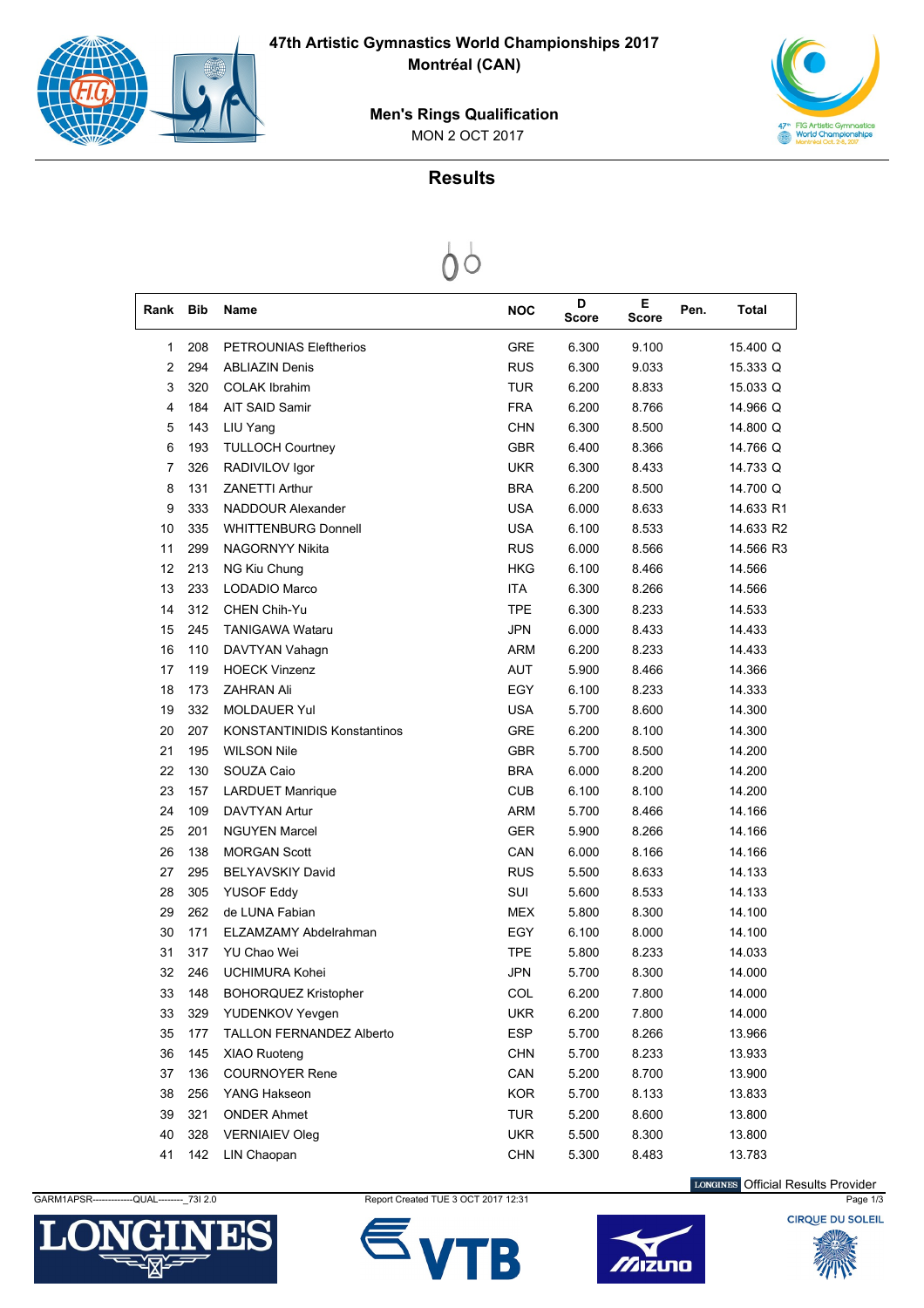

**47th Artistic Gymnastics World Championships 2017 Montréal (CAN)**



 MON 2 OCT 2017 **Men's Rings Qualification**

## **Results**

 $\bigcirc$ 

| Rank | Bib | Name                          | <b>NOC</b> | D<br>Score | Е<br>Score | Pen. | Total  |  |
|------|-----|-------------------------------|------------|------------|------------|------|--------|--|
| 42   | 254 | <b>KIM Hansol</b>             | <b>KOR</b> | 5.600      | 8.166      |      | 13.766 |  |
| 43   | 244 | <b>SHIRAI Kenzo</b>           | <b>JPN</b> | 5.700      | 8.066      |      | 13.766 |  |
| 44   | 118 | <b>FUSSENEGGER Michael</b>    | <b>AUT</b> | 5.800      | 7.966      |      | 13.766 |  |
| 45   | 292 | <b>MUNTEAN Andrei Vasile</b>  | ROU        | 5.900      | 7.833      |      | 13.733 |  |
| 46   | 135 | CLAY Zachary                  | CAN        | 5.400      | 8.300      |      | 13.700 |  |
| 47   | 277 | <b>DYSON Devy</b>             | <b>NZL</b> | 5.400      | 8.200      |      | 13.600 |  |
| 48   | 234 | <b>BECKFORD Reiss</b>         | <b>JAM</b> | 5.300      | 8.200      |      | 13.500 |  |
| 49   | 127 | YAKAULEU Ilya                 | <b>BLR</b> | 5.600      | 7.800      |      | 13.400 |  |
| 50   | 289 | COTUNA Vlad Bogdan            | ROU        | 5.500      | 7.800      |      | 13.300 |  |
| 51   | 107 | <b>MOLINARI Federico</b>      | <b>ARG</b> | 6.200      | 7.066      |      | 13.266 |  |
| 52   | 222 | <b>PATRA Rakesh</b>           | <b>IND</b> | 5.700      | 7.533      |      | 13.233 |  |
| 53   | 218 | <b>KARDOS Botond</b>          | HUN        | 4.600      | 8.600      |      | 13.200 |  |
| 53   | 303 | <b>BRAEGGER Pablo</b>         | SUI        | 4.600      | 8.600      |      | 13.200 |  |
| 55   | 200 | <b>HERDER Philipp</b>         | <b>GER</b> | 5.400      | 7.800      |      | 13.200 |  |
| 56   | 252 | <b>BAE Garam</b>              | <b>KOR</b> | 4.900      | 8.266      |      | 13.166 |  |
| 57   | 345 | PHAM Phuoc Hung               | <b>VIE</b> | 5.300      | 7.866      |      | 13.166 |  |
| 58   | 284 | ALMEIDA Bernardo              | <b>POR</b> | 4.900      | 8.200      |      | 13.100 |  |
| 59   | 150 | CALVO MORENO Jossimar Orlando | COL        | 5.500      | 7.600      |      | 13.100 |  |
| 60   | 108 | <b>VILLAFANE Daniel</b>       | ARG        | 6.000      | 7.100      |      | 13.100 |  |
| 61   | 319 | <b>ARICAN Ferhat</b>          | <b>TUR</b> | 4.700      | 8.366      |      | 13.066 |  |
| 62   | 159 | <b>GEORGIOU Marios</b>        | <b>CYP</b> | 4.600      | 8.366      |      | 12.966 |  |
| 63   | 176 | PLATA RODRIGUEZ Joel          | <b>ESP</b> | 4.800      | 8.133      |      | 12.933 |  |
| 64   | 261 | <b>CERDA Kevin</b>            | <b>MEX</b> | 5.400      | 7.500      |      | 12.900 |  |
| 65   | 203 | <b>TOBA Andreas</b>           | <b>GER</b> | 5.600      | 7.300      |      | 12.900 |  |
| 66   | 260 | <b>TVOROGAL Robert</b>        | LTU        | 4.200      | 8.666      |      | 12.866 |  |
| 67   | 273 | <b>HEGGEMSNES Sofus</b>       | <b>NOR</b> | 4.600      | 8.200      |      | 12.800 |  |
| 68   | 180 | <b>KIRMES Oskar</b>           | <b>FIN</b> | 4.700      | 8.033      |      | 12.733 |  |
| 68   | 187 | <b>FRASCA Loris</b>           | <b>FRA</b> | 4.700      | 8.033      |      | 12.733 |  |
| 70   | 283 | ALMEIDA Simao                 | <b>POR</b> | 4.600      | 8.100      |      | 12.700 |  |
| 71   | 235 | <b>FAULK Caleb</b>            | JAM        | 5.000      | 7.700      |      | 12.700 |  |
| 72   | 120 | <b>KRANZLMUELLER Severin</b>  | <b>AUT</b> | 4.500      | 8.133      |      | 12.633 |  |
| 73   | 288 | <b>BATAGA Cristian Ioan</b>   | ROU        | 5.300      | 7.333      |      | 12.633 |  |
| 74   | 106 | MARTINEZ ERAZUN Osvaldo       | ARG        | 4.800      | 7.766      |      | 12.566 |  |
| 75   | 149 | CALVO Carlos                  | COL        | 5.500      | 7.000      |      | 12.500 |  |
| 76   | 307 | <b>KALLANVAARA Pontus</b>     | SWE        | 4.200      | 8.266      |      | 12.466 |  |
| 77   | 197 | KUZOVKOV Konstantin           | GEO.       | 4.300      | 8.166      |      | 12.466 |  |
| 77   | 216 | <b>DUDAS Norbert</b>          | <b>HUN</b> | 4.300      | 8.166      |      | 12.466 |  |
| 79   | 228 | REINHARDSSON Valgard          | ISL        | 4.400      | 8.066      |      | 12.466 |  |
| 80   | 134 | <b>MARINOV Hristos</b>        | <b>BUL</b> | 6.100      | 6.366      |      | 12.466 |  |
| 81   | 161 | RADOVESNICKY Daniel           | CZE        | 4.200      | 8.233      |      | 12.433 |  |
| 82   | 264 | VALLE Joshua                  | MEX        | 5.100      | 7.333      |      | 12.433 |  |



GARM1APSR------------QUAL---------\_73I 2.0 Report Created TUE 3 OCT 2017 12:31 Page 2/3 Page 2/3



LONGINES Official Results Provider

Zizuno